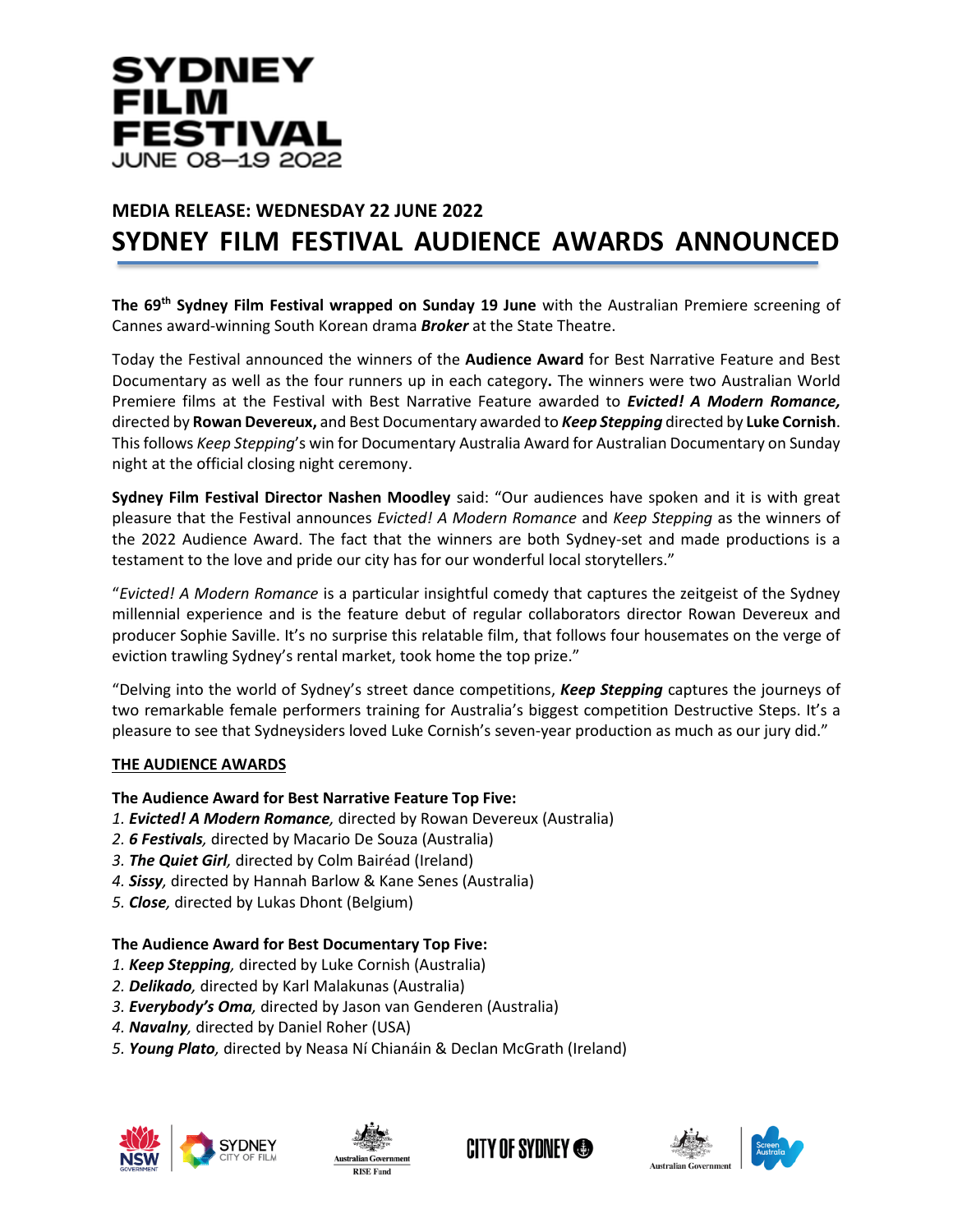

**Minister for the Arts the Hon. Benjamin Franklin MLC** said: "The Sydney Film Festival is one of the most revered film festivals in the world and I would like to commend each Audience Award winner on their success."

"The NSW Government is proud to support the Sydney Film Festival once again, and we continue that investment as the Travelling Film Festival prepares to showcase the arts to regional NSW."

"Congratulations to all those involved who have made it possible for us to come together and enjoy another fabulous Festival."

**Lord Mayor of Sydney, Clover Moore** said: "It has been a delight to have the Sydney Film Festival back in town this year. There has been a terrific selection of international and Australian productions drawing crowds back into our theatres and into the city as we re-open post-lockdown."

"The City provides sponsorship to the Sydney Film Festival every year because we are proud to help bring arts and culture into the heart of Sydney."

"A hearty congratulations to all this year's winners, and to the festival for breathing life back into the city," she said.

Seven feature films, two documentaries and three shorts from this year's Festival will premiere in Newcastle this weekend when the Travelling Film Festival brings *6 Festivals*, *Huda's Salon*, *The Humans*, *Nude Tuesday*, *The Quiet Girl*, *Where is Anne Frank*, *The Burning Sea*, *Everybody's Oma*, *My Old School*, AFTRS Craft Award and Yoram Gross Animation Award winner *Donkey*, *Voice Activated* and Dendy Awards winner *The Moths Will Eat Them Up* to Event Cinemas Kotara from Friday 24 – Sunday 26 June.

**What:** Travelling Film Festival Newcastle **When:** Friday 24 June - Sunday 26 June, 2022 **Where:** Event Cinemas Kotara, Park Ave, Kotara NSW 2289 **Full program details and ticketing information can be found at:** [sff.org.au/tff/program/newcastle](https://www.sff.org.au/tff/program/newcastle)

**MEDIA ENQUIRIES Dylan Foley, Communications Assistant** E: [dylan@originalspin.com.au](mailto:dylan@originalspin.com.au) M: 0423 771 138 **Isabelle Brown, Communications Assistant** E: [isabelle@originalspin.com.au](mailto:isabelle@originalspin.com.au) M: 0401 576 024 **Anna Dvorak, Communications Assistant** E: [anna@originalspin.com.au](mailto:anna@originalspin.com.au) M: 0420 630 266 **Amber Forrest-Bisley, Publicity Manager, Sydney Film Festival** E: [amber@originalspin.com.au](mailto:amber@originalspin.com.au) P: 8065 7363 M: 0405 363 817 **\*\*\*Sydney Film Festival Press Pack and Images Available [HERE](https://drive.google.com/drive/folders/1WZwA3MN0IB67A5RNeIV0L2SlMGb0H4eh?usp=sharing)**